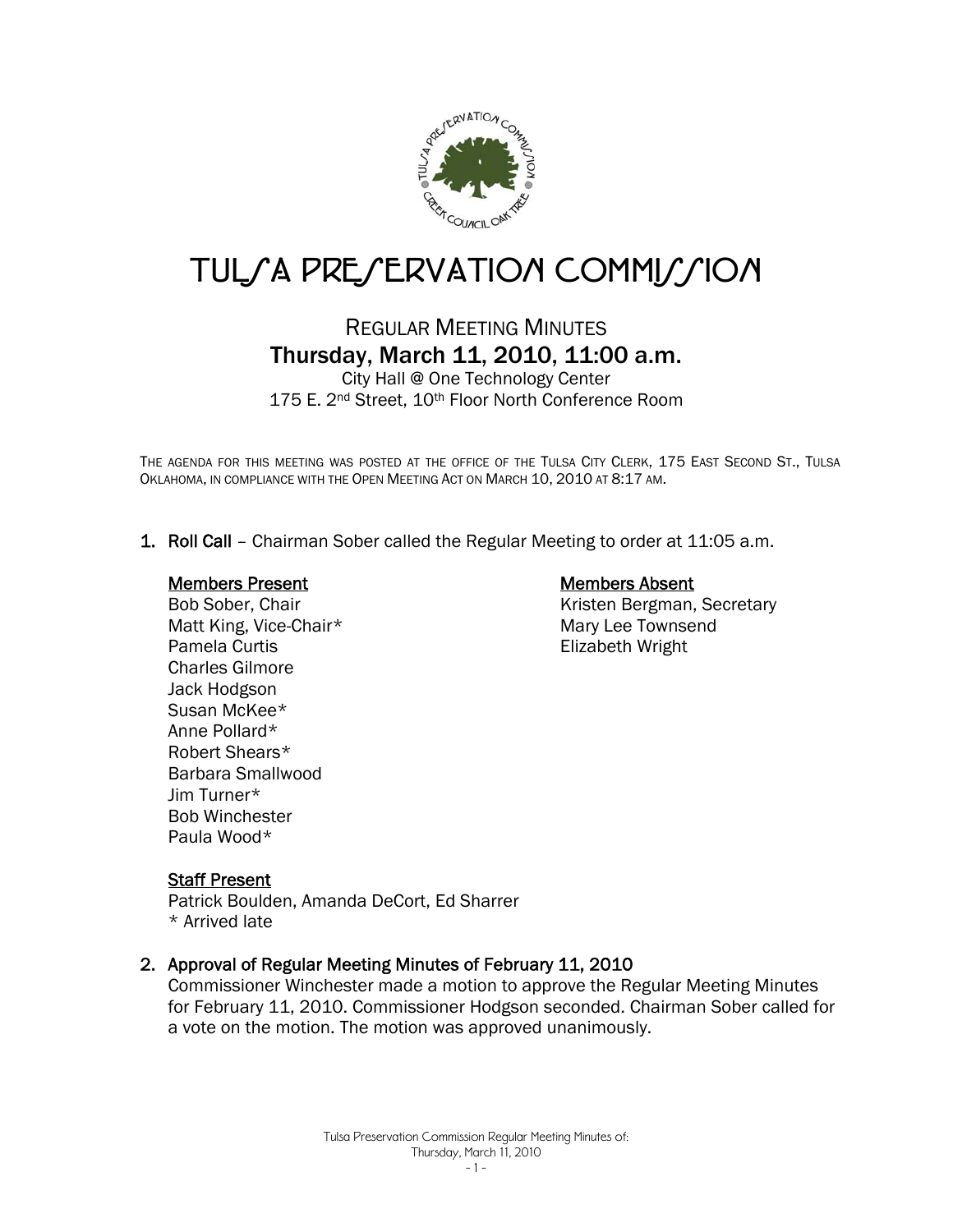#### In Favor 1. Curtis

Opposed None

Abstaining None

Not Present 1. King

2. Turner

- 2. Gilmore
- 3. Hodgson 4. McKee
- 5. Pollard
- 6. Shears
- 7. Smallwood
- 8. Sober
- 
- 9. Winchester
- 10. Wood

## 3. Committee Reports

## A. Historic Preservation Committee

# i. Announcement of Conflict of Interest

No one responded to having a conflict of interest with any of the proposals on the agenda.

## ii. Applications for Certificate of Appropriateness

# 1. 1756 S. Yorktown Avenue (Yorktown)

Applicant: Terril Allyn Request: Enclose front porch with aluminum-framed windows and one glass door.

Application Date: March 9, 2010 APPROVED

Mr. Sharrer presented Terril Allyn's Certificate of Appropriateness application to the Commission and read the applicable guidelines for this district.

Mr. Allyn was present. He brought a sample of the proposed window for his project as well as a cross section of the aluminum framing and glass for the Commission's review.

Commissioner Hodgson gave the COA Subcommittee report on the application. The COA Subcommittee considered Mr. Allyn's application to be complete and recommended approval. Commissioner Hodgson made a motion to approve the application with no conditions. Commissioner Curtis seconded the motion. Chairman Sober asked for a vote on the motion.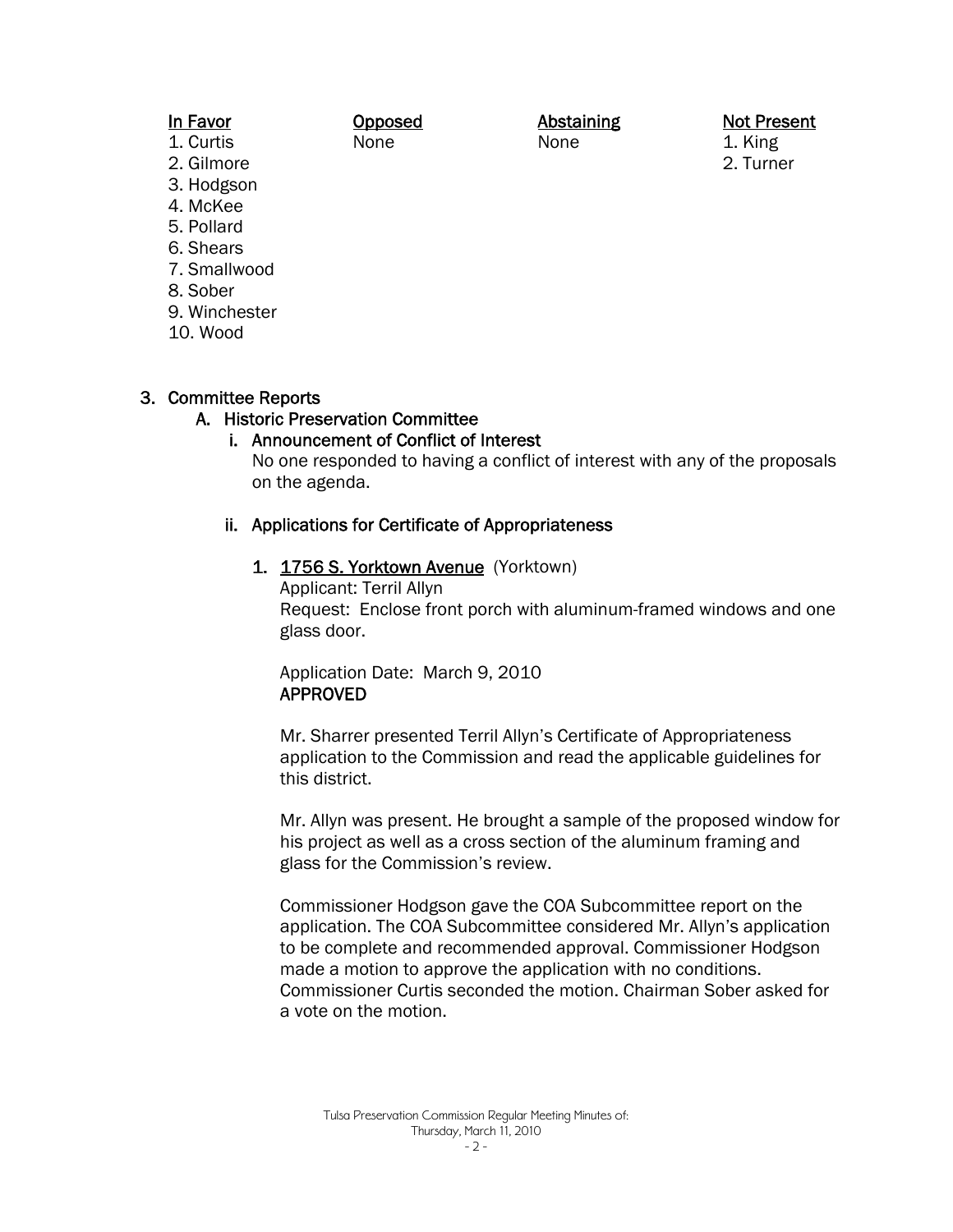Vote: 1756 S Yorktown Avenue | Terril Allyn

| In Favor     | Opposed | <b>Abstaining</b> | <b>Not Present</b> |
|--------------|---------|-------------------|--------------------|
| 1. Curtis    | None    | None              | 1. King            |
| 2. Gilmore   |         |                   | 2. Turner          |
| 3. Hodgson   |         |                   |                    |
| 4. McKee     |         |                   |                    |
| 5. Pollard   |         |                   |                    |
| 6. Shears    |         |                   |                    |
| 7. Smallwood |         |                   |                    |
| 8. Sober     |         |                   |                    |

9. Winchester

10. Wood

The motion was Approved Unanimously by members present and voting. Yorktown Guidelines cited: B1.4.1

#### 2. 1320 E. 19th Street (Swan Lake)

Applicant: Lynn Jones Request: Construct 324 square foot (18' x 18') one-story addition on rear elevation according to plans submitted.

Application Date: March 9, 2010 APPROVED WITH CONDITIONS

Mr. Sharrer presented Ms. Jones' Certificate of Appropriateness application to the Commission and read the applicable guidelines for this district.

Ms. Jones was present. She complimented the staff on being easy to work with.

Commissioner Hodgson gave the COA Subcommittee report on the application. The COA Subcommittee considered Ms. Jones' application to be complete and recommended approval with the condition that the window casing on the addition matches the window casing on the rest of the house. Commissioner Hodgson made a motion to approve the application with the one condition. Commissioner Winchester seconded the motion. Chairman Sober asked for a vote on the motion.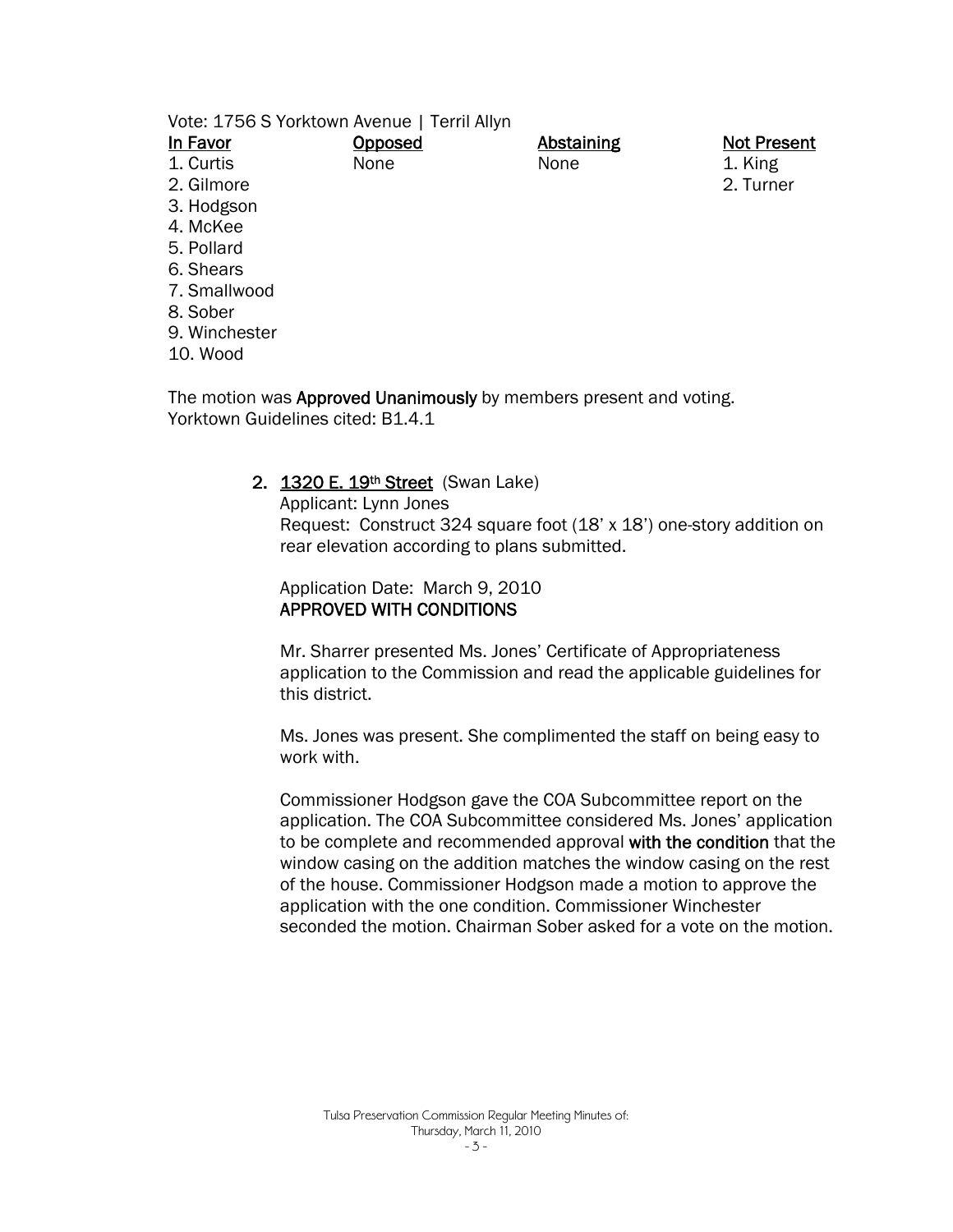| Vote: 1320 E. 19th Street   Lynn Jones |         |                   |                    |  |  |
|----------------------------------------|---------|-------------------|--------------------|--|--|
| In Favor                               | Opposed | <b>Abstaining</b> | <b>Not Present</b> |  |  |
| 1. Curtis                              | None    | None              | 1. King            |  |  |
| 2. Gilmore                             |         |                   |                    |  |  |
| 3. Hodgson                             |         |                   |                    |  |  |
| 4. McKee                               |         |                   |                    |  |  |
| 5. Pollard                             |         |                   |                    |  |  |
| 6. Shears                              |         |                   |                    |  |  |
| 7. Smallwood                           |         |                   |                    |  |  |
| 8. Sober                               |         |                   |                    |  |  |
| 9. Turner                              |         |                   |                    |  |  |
| 10. Winchester                         |         |                   |                    |  |  |
| 11. Wood                               |         |                   |                    |  |  |
|                                        |         |                   |                    |  |  |

The motion was Approved Unanimously by members present and voting. Swan Lake Guidelines cited: B1.0.1 - B1.0.3, B1.2.1, B1.2.2, and B1.3.2

#### 3. 1628 S. Quincy Avenue (Swan Lake)

Applicant: Peter Grant

Request: Construct 240 square foot (19'2" x 12'8") one-story addition on rear elevation according to plans submitted.

Application Date: March 9, 2010 APPROVED

Mr. Sharrer presented Mr. Grant's Certificate of Appropriateness application to the Commission and read the applicable guidelines for this district.

Mr. Grant was present to answer questions. The Commission complimented him on his plans and thanked him for investing in the home and neighborhood.

Commissioner Hodgson gave the COA Subcommittee report on the application. The COA Subcommittee considered Mr. Grant's application to be complete and recommended approval. Commissioner Hodgson made a motion to approve the application with no conditions. Commissioner Winchester seconded the motion. Chairman Sober asked for a vote on the motion.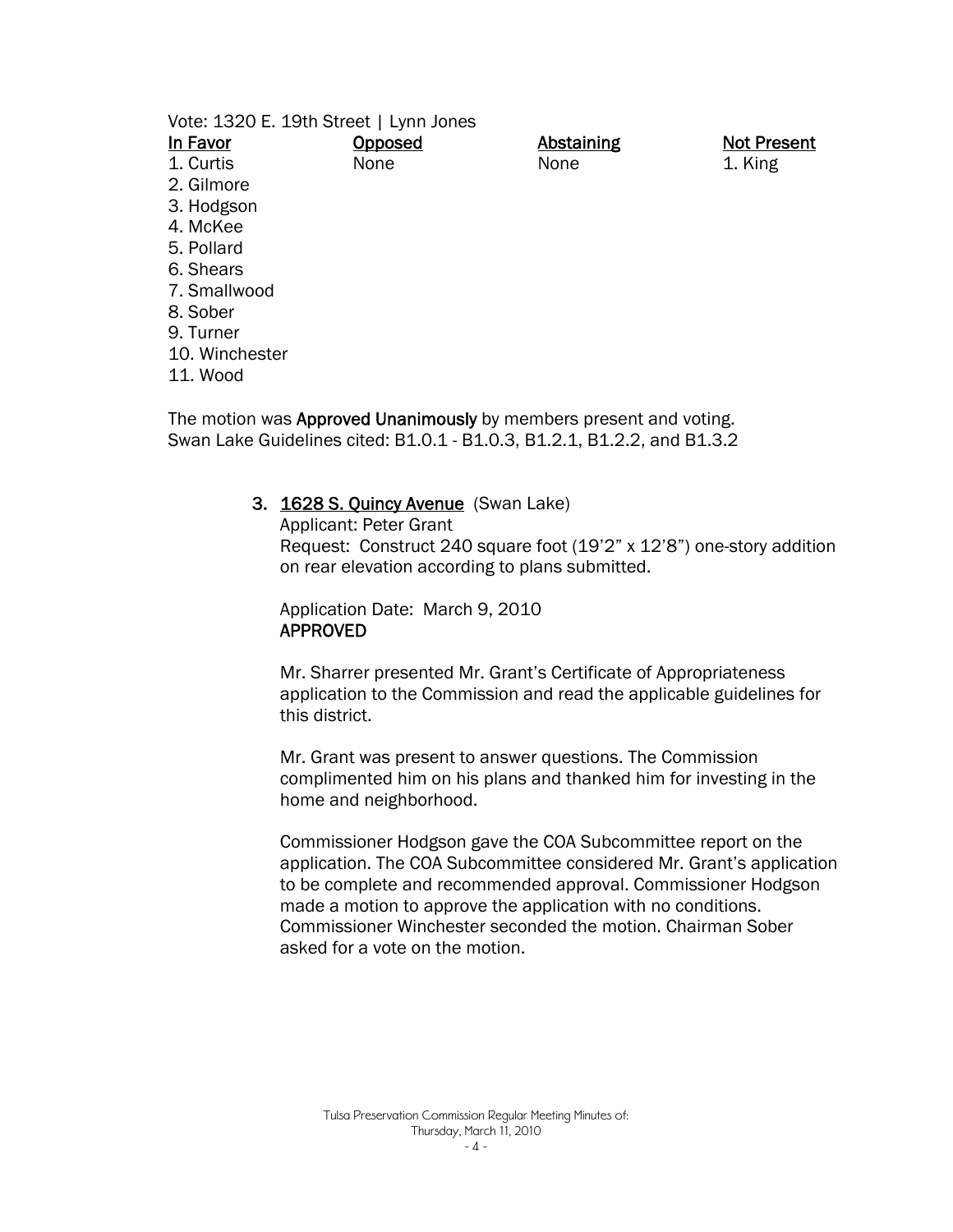Vote: 1628 S Quincy Avenue | Peter Grant

| In Favor       | Opposed | <b>Abstaining</b> | <b>Not Present</b> |
|----------------|---------|-------------------|--------------------|
| 1. Curtis      | None    | None              | 1. King            |
| 2. Gilmore     |         |                   |                    |
| 3. Hodgson     |         |                   |                    |
| 4. McKee       |         |                   |                    |
| 5. Pollard     |         |                   |                    |
| 6. Shears      |         |                   |                    |
| 7. Smallwood   |         |                   |                    |
| 8. Sober       |         |                   |                    |
| 9. Turner      |         |                   |                    |
| 10. Winchester |         |                   |                    |
| 11. Wood       |         |                   |                    |
|                |         |                   |                    |

The motion was Approved Unanimously by members present and voting. Swan Lake Guidelines cited: B1.0.1 - B1.0.3, B1.2.1, B1.2.2, and B1.3.2

#### 4. 1426 E. 19th Street (Swan Lake)

Applicant: Jason Mills Request: Construct 375 square foot (17' x 22') second-story addition according to plans submitted.

Application Date: March 9, 2010 APPROVED

Mr. Sharrer presented Mr. Mills' Certificate of Appropriateness application to the Commission and read the applicable guidelines for this district.

Mr. Mills was present to answer questions. A materials list was distributed to the Commission.

Commissioner Hodgson gave the COA Subcommittee report on the application. The COA Subcommittee considered Mr. Mills' application to be complete and recommended approval. Commissioner Hodgson made a motion to approve the application with no conditions. Commissioner Curtis seconded the motion. Chairman Sober asked for a vote on the motion.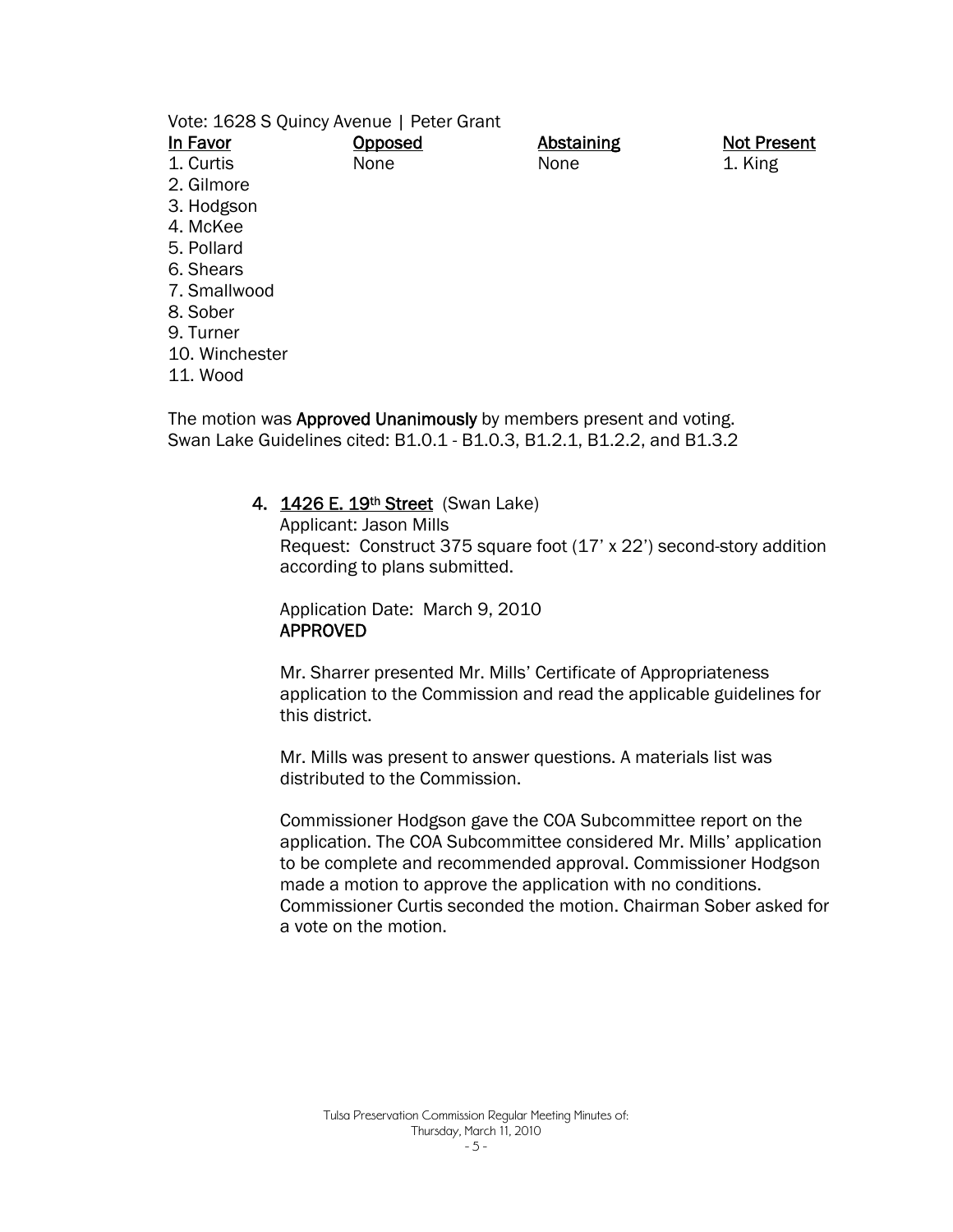#### Vote: 1426 E 19th Street | Jason Mills

| In Favor       | <b>Opposed</b> | <b>Abstaining</b> | <b>Not Present</b> |
|----------------|----------------|-------------------|--------------------|
| 1. Curtis      | None           | None              | 1. King            |
| 2. Gilmore     |                |                   |                    |
| 3. Hodgson     |                |                   |                    |
| 4. McKee       |                |                   |                    |
| 5. Pollard     |                |                   |                    |
| 6. Shears      |                |                   |                    |
| 7. Smallwood   |                |                   |                    |
| 8. Sober       |                |                   |                    |
| 9. Turner      |                |                   |                    |
| 10. Winchester |                |                   |                    |
| 11. Wood       |                |                   |                    |
|                |                |                   |                    |
|                |                |                   |                    |

The motion was Approved Unanimously by members present and voting. Swan Lake Guidelines cited: B1.0.1 - B1.0.4, B1.2.1, B1.2.2, and B1.3.2

#### B. Rules and Regulations Committee

Commissioner Gilmore reported that the Rules and Regulations Committee convened since the last TPC meeting to work on a Policies Manual, which would be available for review and comment soon.

#### C. Outreach Committee

Commissioner Hodgson gave a report on what was widely considered to be a very successful Realtor Education Program. The continuing education class was conducted on Wednesday, March 10 by Commissioners Hodgson, Turner and Pollard, and staff members DeCort and Sharrer.

Hodgson stated that, in his opinion, this class was more professionally produced and presented than most of the continuing education opportunities made available at GTAR (Greater Tulsa Association of Realtors). There were about 70 realtors in attendance. The feedback provided by the attendees on the evaluation forms was overwhelmingly positive. The class was given high marks for the content and the importance of the information presented. Hodgson stated that GTAR will consider scheduling this class again this year, likely in the fall.

In addition, Mr. Sharrer announced that the next Outreach Committee meeting would be held Thursday, March 18th at 11:30am at Eloté.

#### D. Implementation Committee

Commissioner Smallwood reported that the Implementation Committee met to review the issues raised by the Commission regarding several proposed changes to the preservation program. She requested that Chairman Sober schedule a Special Meeting so the Commission may discuss these topics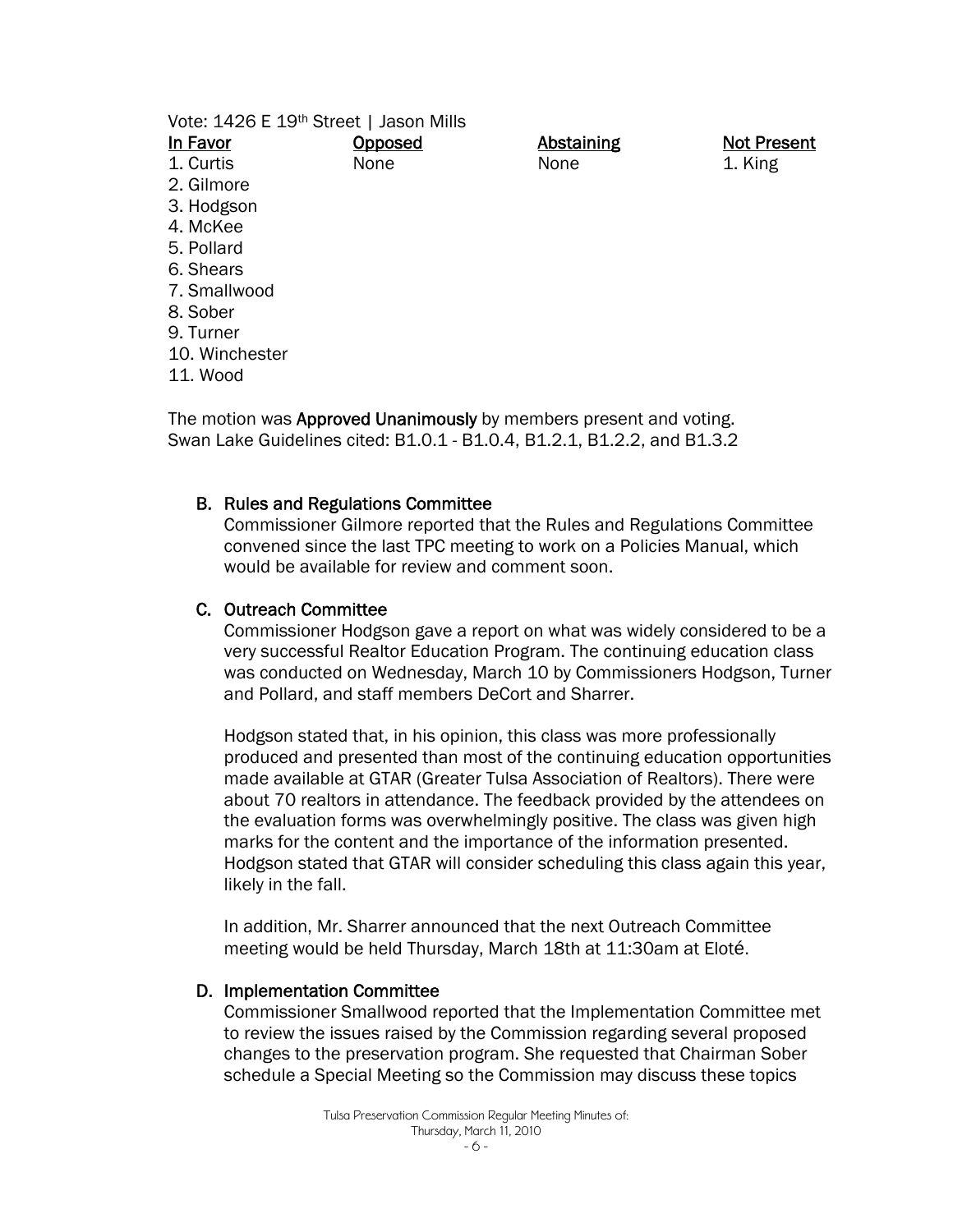again. Chairman Sober scheduled the Special Meeting for Thursday, March 25 at 11:00am on the 10th floor of City Hall. Commissioner Winchester offered to provide a pizza lunch for the Commission, to great applause.

#### E. Enforcement Committee

Commissioner King reported that the Enforcement Committee will meet on Monday, March 29 during lunchtime at his office at Kinslow, Keith & Todd, 2200 South Utica Place. King will send an email to the committee members to confirm the date and time.

#### 4. Chair Report

Chairman Sober reported that he received an email from Mayor Bartlett, addressed to all the City of Tulsa's Authorities, Boards and Commissions, discussing the City's budget situation. Sober replied to the Mayor's email to inform him that the work of the Tulsa Preservation Commission directly leads to the creation of jobs and investment in rehabbing buildings through the Historic Rehabilitation Tax Credit program. Chief of Staff Terry Simonson sent a reply to Chairman Sober, thanking the TPC for its important work on behalf of the City.

Sober reported that the second public hearing on the PLANiTULSA Comprehensive Plan Final Draft by the Tulsa Metropolitan Area Planning Commission was continued to Tuesday, March 23 at 6:00pm in the City Council Chambers, City Hall. The attendance and participation at the second hearing was so overwhelming, it was necessary to continue the hearing. Chairman Sober stated that it is becoming evident that voicing one's opinion is critically important. All feedback will be processed and used by the TMAPC to determine the right course of action for the City of Tulsa and what form the Final Plan will take. Sober encouraged all Commissioners to attend the hearing.

Chairman Sober also mentioned that the front page of that day's Tulsa World reported that an offer to purchase the old City Hall and Council Chambers at Civic Plaza has been made by the Snyder family, developers of the Mayo Hotel. The Snyders' plan appears to be to rehabilitate the buildings rather than raze them, which would preserve an iconic part of Tulsa's Mid-Century architecture.

#### 5. Staff Report

The March Staff Report was distributed to the Commissioners via email prior to the meeting. There were no questions of staff.

# 6. Absence Report

No report.

7. Other Business

No other business.